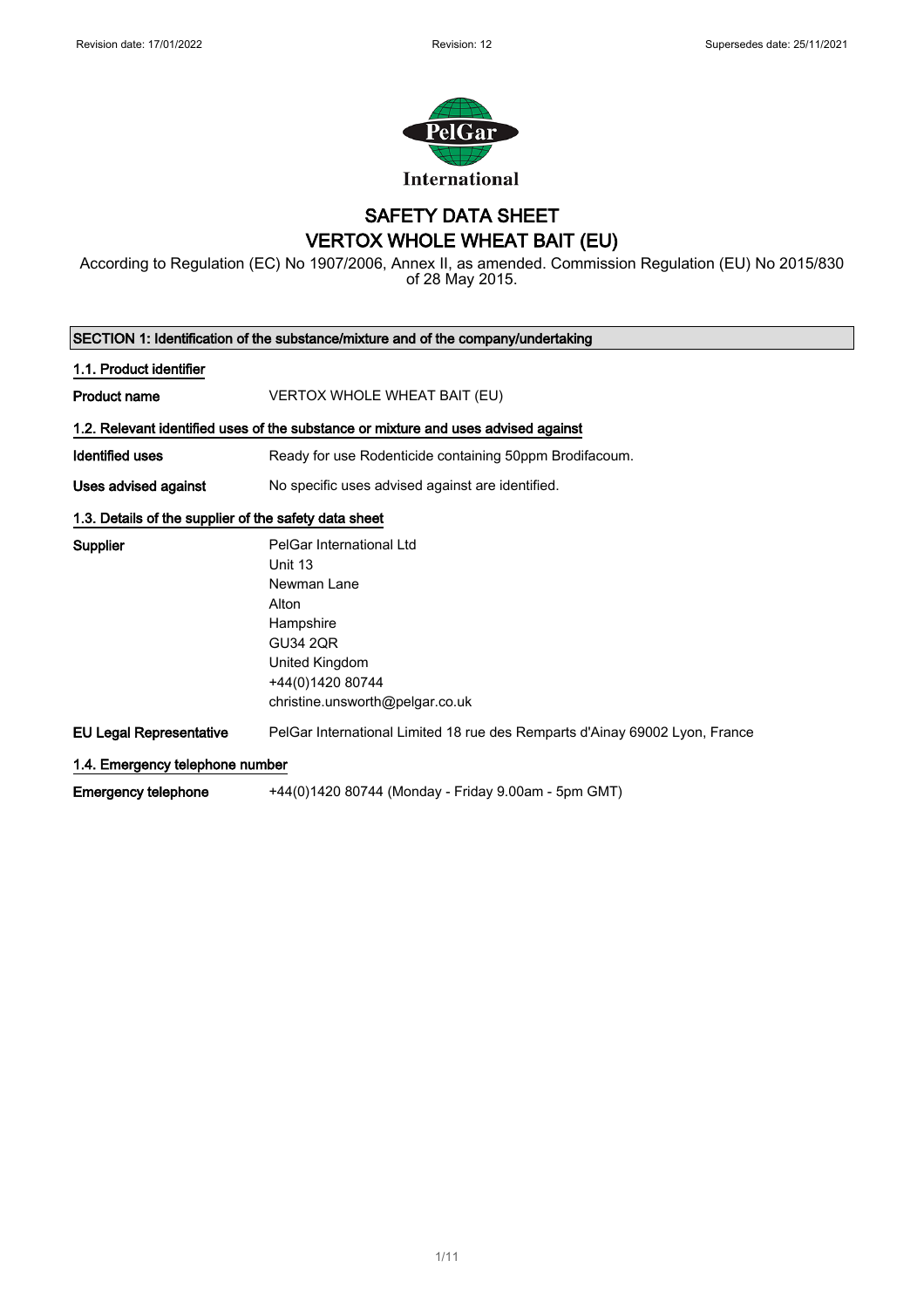| National emergency telephone Austria: +43 1 406 43 43 |                                                                                              |
|-------------------------------------------------------|----------------------------------------------------------------------------------------------|
| number                                                | Belgium: 070 245 245                                                                         |
|                                                       | Bulgaria: +359 2 9154 233                                                                    |
|                                                       | Croatia: +3851 2348 342                                                                      |
|                                                       | Cyprus: 1401                                                                                 |
|                                                       | Czech Republic: +420 224 919 293, +420 224 915 402                                           |
|                                                       | Denmark: +45 8212 1212                                                                       |
|                                                       | Estonia: 16662                                                                               |
|                                                       | Finland: 0800 147 111                                                                        |
|                                                       | France: +33 (0) 145 42 59 59                                                                 |
|                                                       | Germany: +44 (0)1420 80744 (9am-5pm Monday- Friday GMT)                                      |
|                                                       | Greece: (0030) 2107793777                                                                    |
|                                                       | Hungary: +36-80-201-199                                                                      |
|                                                       | Iceland: (+354) 543 1000 / 112                                                               |
|                                                       | Ireland: Members of Public: +353 (01) 809 2166. (8am-10pm daily)                             |
|                                                       | Ireland: Healthcare Professionals: +353 (01) 809 2566 (24 hour service)<br>Italy: 0382-24444 |
|                                                       | Latvia: +371 67042473                                                                        |
|                                                       | Liechtenstein: +44 (0)1420 80744 (9am-5pm Monday- Friday GMT)                                |
|                                                       | Lithuania: +370 (85) 2362052                                                                 |
|                                                       | Luxembourg: 8002 5500                                                                        |
|                                                       | Malta: +44 (0)1420 80744 (9am-5pm Monday- Friday GMT)                                        |
|                                                       | Netherlands: +31(0)30 274 8888 Healthcare Professionals only                                 |
|                                                       | Norway: 22 59 13 00                                                                          |
|                                                       | Poland: +44 (0)1420 80744 (9am-5pm Monday- Friday GMT)                                       |
|                                                       | Portugal: +351 800 250 250                                                                   |
|                                                       | Romania: +40213183606                                                                        |
|                                                       | Slovakia: +421 2 5477 4166                                                                   |
|                                                       | Slovenia: 112                                                                                |
|                                                       | Spain: +34 91 562 04 20                                                                      |
|                                                       | Sweden: 112 - Begär Giftinformation                                                          |

## SECTION 2: Hazards identification

| 2.1. Classification of the substance or mixture |                                                                                 |
|-------------------------------------------------|---------------------------------------------------------------------------------|
| Classification (EC 1272/2008)                   |                                                                                 |
| <b>Physical hazards</b>                         | Not Classified                                                                  |
| <b>Health hazards</b>                           | Skin Sens. 1 - H317 Repr. 1A - H360D STOT RE 2 - H373                           |
| <b>Environmental hazards</b>                    | Not Classified                                                                  |
| 2.2. Label elements                             |                                                                                 |
| <b>Hazard pictograms</b>                        |                                                                                 |
| Signal word                                     | Danger                                                                          |
| <b>Hazard statements</b>                        | H317 May cause an allergic skin reaction.<br>H360D May damage the unborn child. |

H373 May cause damage to organs (Blood) through prolonged or repeated exposure.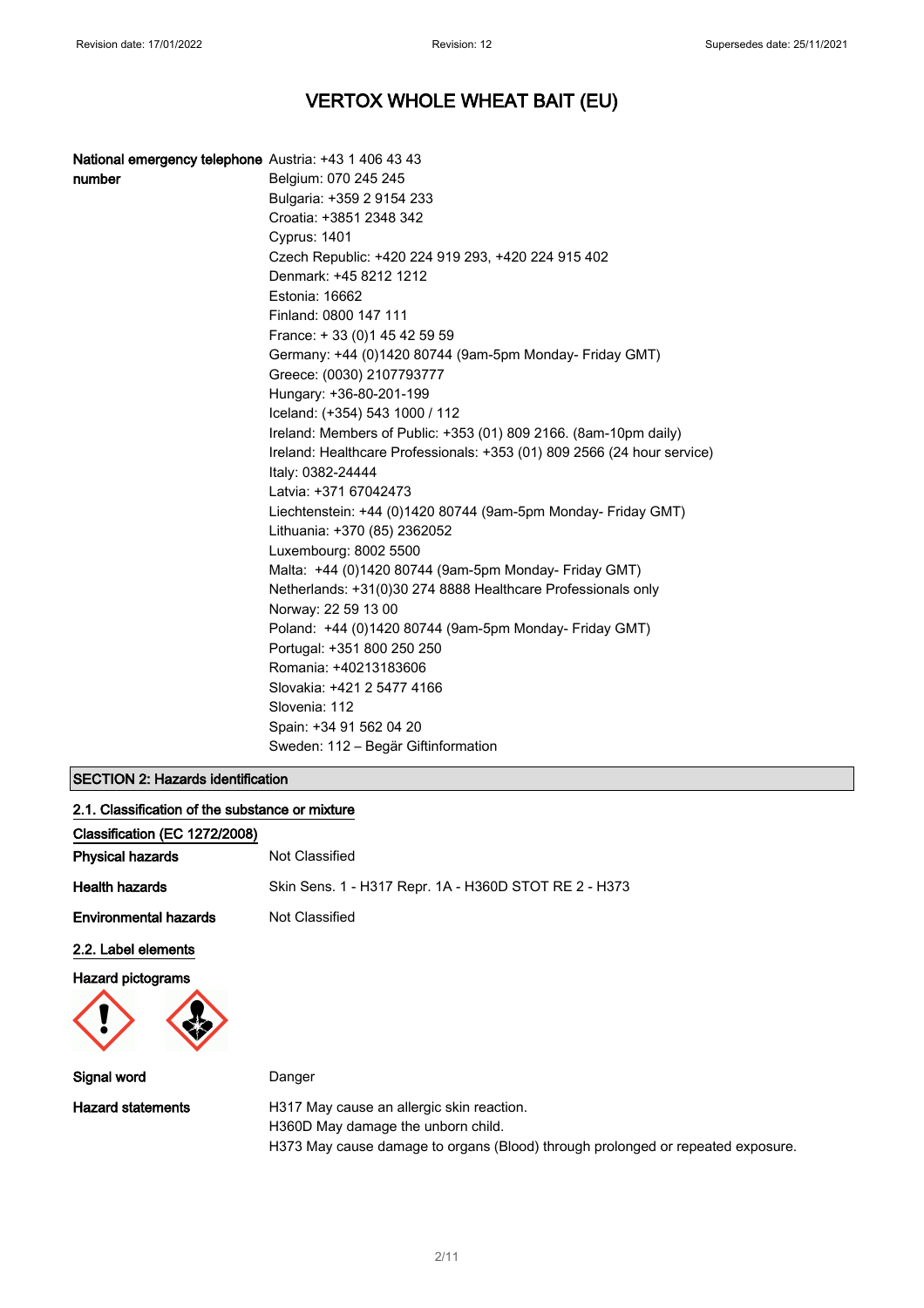| <b>Precautionary statements</b>   | P201 Obtain special instructions before use.<br>P202 Do not handle until all safety precautions have been read and understood.<br>P <sub>260</sub> Do not breathe dust.<br>P280 Wear protective gloves.<br>P308+P313 IF exposed or concerned: Get medical advice/ attention.<br>P314 Get medical advice/ attention if you feel unwell.<br>P301+P310 IF SWALLOWED: Immediately call a POISON CENTER/ doctor.<br>P405 Store locked up.<br>P404 Store in a closed container.<br>P501 Dispose of contents/ container in accordance with national regulations. |
|-----------------------------------|-----------------------------------------------------------------------------------------------------------------------------------------------------------------------------------------------------------------------------------------------------------------------------------------------------------------------------------------------------------------------------------------------------------------------------------------------------------------------------------------------------------------------------------------------------------|
| Supplemental label<br>information | EUH 208 Contains 1, 2- Benzisothiazolin-3-one. May produce an allergic reaction.<br>Keep / Store away from foodstuffs, beverages and animal feeding stuffs.<br>EUH 208 Contains 2-octyl-2H-isothiazol-3-one. May produce an allergic reaction.                                                                                                                                                                                                                                                                                                            |
| UFI                               | Purple, UFI: A640-P0GQ-N00W-T93M, Red, UFI: Q940-6063-Y00D-GMPP                                                                                                                                                                                                                                                                                                                                                                                                                                                                                           |
| Contains                          | 2-OCTYL-2H-ISOTHIAZOL-3-ONE                                                                                                                                                                                                                                                                                                                                                                                                                                                                                                                               |

## 2.3. Other hazards

This product does not contain any substances classified as PBT or vPvB.

## SECTION 3: Composition/information on ingredients

## 3.2. Mixtures

| 2,2'-Iminodiethanol                                                                                                                 | < 0.1%               |
|-------------------------------------------------------------------------------------------------------------------------------------|----------------------|
| CAS number: 111-42-2                                                                                                                | EC number: 203-868-0 |
| Classification<br>Acute Tox. 4 - H302<br>Skin Irrit. 2 - H315<br>Eye Dam. 1 - H318<br><b>STOT RE 2 - H373</b>                       |                      |
| 1,2-BENZISOTHIAZOLIN-3-ONE                                                                                                          | 1%                   |
| CAS number: 2634-33-5                                                                                                               | EC number: 220-120-9 |
| M factor (Acute) = $1$                                                                                                              |                      |
| Classification<br>Acute Tox. 4 - H302<br>Skin Irrit. 2 - H315<br>Eye Dam. 1 - H318<br>Skin Sens. 1 - H317<br>Aquatic Acute 1 - H400 |                      |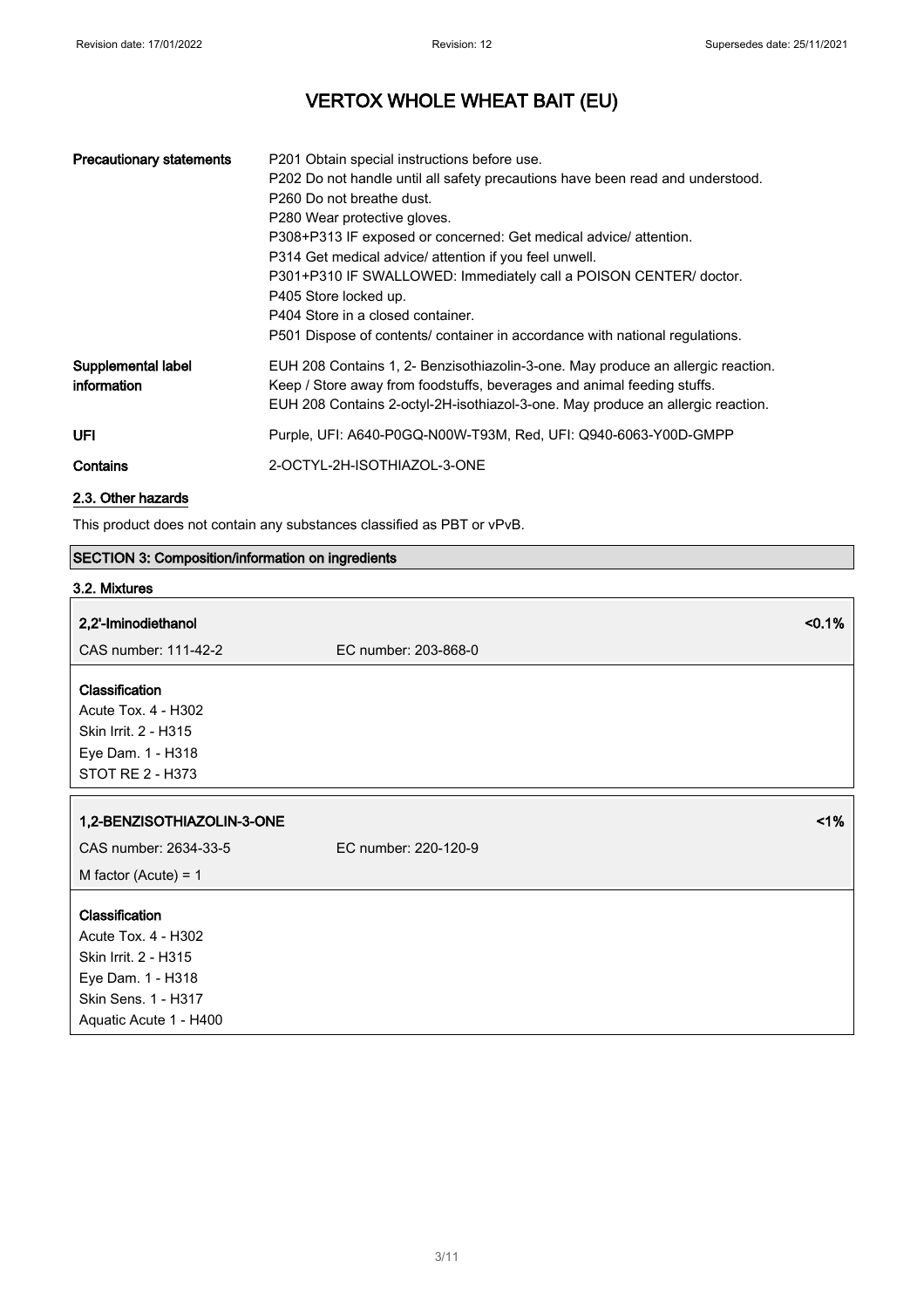| <b>BRODIFACOUM (EU)</b>                                                                                                                                                                                        |                          | 0.005% |
|----------------------------------------------------------------------------------------------------------------------------------------------------------------------------------------------------------------|--------------------------|--------|
| CAS number: 56073-10-0                                                                                                                                                                                         | EC number: 259-980-5     |        |
| M factor (Acute) = $10$                                                                                                                                                                                        | M factor (Chronic) = 10  |        |
| Classification<br>Acute Tox. 1 - H300<br>Acute Tox. 1 - H310<br>Acute Tox. 1 - H330<br>Repr. 1A - H360D<br><b>STOT RE 1 - H372</b><br>Aquatic Acute 1 - H400<br>Aquatic Chronic 1 - H410                       |                          |        |
| 2-OCTYL-2H-ISOTHIAZOL-3-ONE                                                                                                                                                                                    |                          | 1%     |
| CAS number: 26530-20-1                                                                                                                                                                                         | EC number: 247-761-7     |        |
| M factor (Acute) = $100$                                                                                                                                                                                       | M factor (Chronic) = 100 |        |
| Classification<br>Acute Tox. 3 - H301<br>Acute Tox. 3 - H311<br>Acute Tox. 2 - H330<br>Skin Corr. 1B - H314<br>Eye Dam. 1 - H318<br>Skin Sens. 1A - H317<br>Aquatic Acute 1 - H400<br>Aquatic Chronic 1 - H410 |                          |        |
| <b>Denatonium Benzoate</b><br>CAS number: 3734-33-6                                                                                                                                                            | EC number: 223-095-2     | < 0.1% |
| Classification<br>Acute Tox. 4 - H302<br>Aquatic Chronic 3 - H412                                                                                                                                              |                          |        |
| The full text for all hazard statements is displayed in Section 16.                                                                                                                                            |                          |        |
| <b>SECTION 4: First aid measures</b>                                                                                                                                                                           |                          |        |

## 4.1. Description of first aid measures

| General information | In case of accident or if you feel unwell, seek medical advice immediately (show the label<br>where possible). Advice for Medical Doctors: Brodifacoum is an indirect anti-coagulant.<br>Phytomenadione, Vitamin K, is antidotal. Determin prothrombin time not less than 18 hours<br>after consumption. If elevated, administer Vitamin K1 until prothrombin time normalises.<br>Continue determination of prothrombin time for two weeks after withdrawal of antidote and<br>resume treatment if elevation occurs in that time. |
|---------------------|-----------------------------------------------------------------------------------------------------------------------------------------------------------------------------------------------------------------------------------------------------------------------------------------------------------------------------------------------------------------------------------------------------------------------------------------------------------------------------------------------------------------------------------|
| <b>Inhalation</b>   | Unlikely to present an inhalation hazard unless excessive dust is present. Move to fresh air.<br>Obtain medical advice immediately. Move affected person to fresh air and keep warm and at<br>rest in a position comfortable for breathing. Loosen tight clothing such as collar, tie or belt. Get<br>medical attention if symptoms are severe or persist.                                                                                                                                                                        |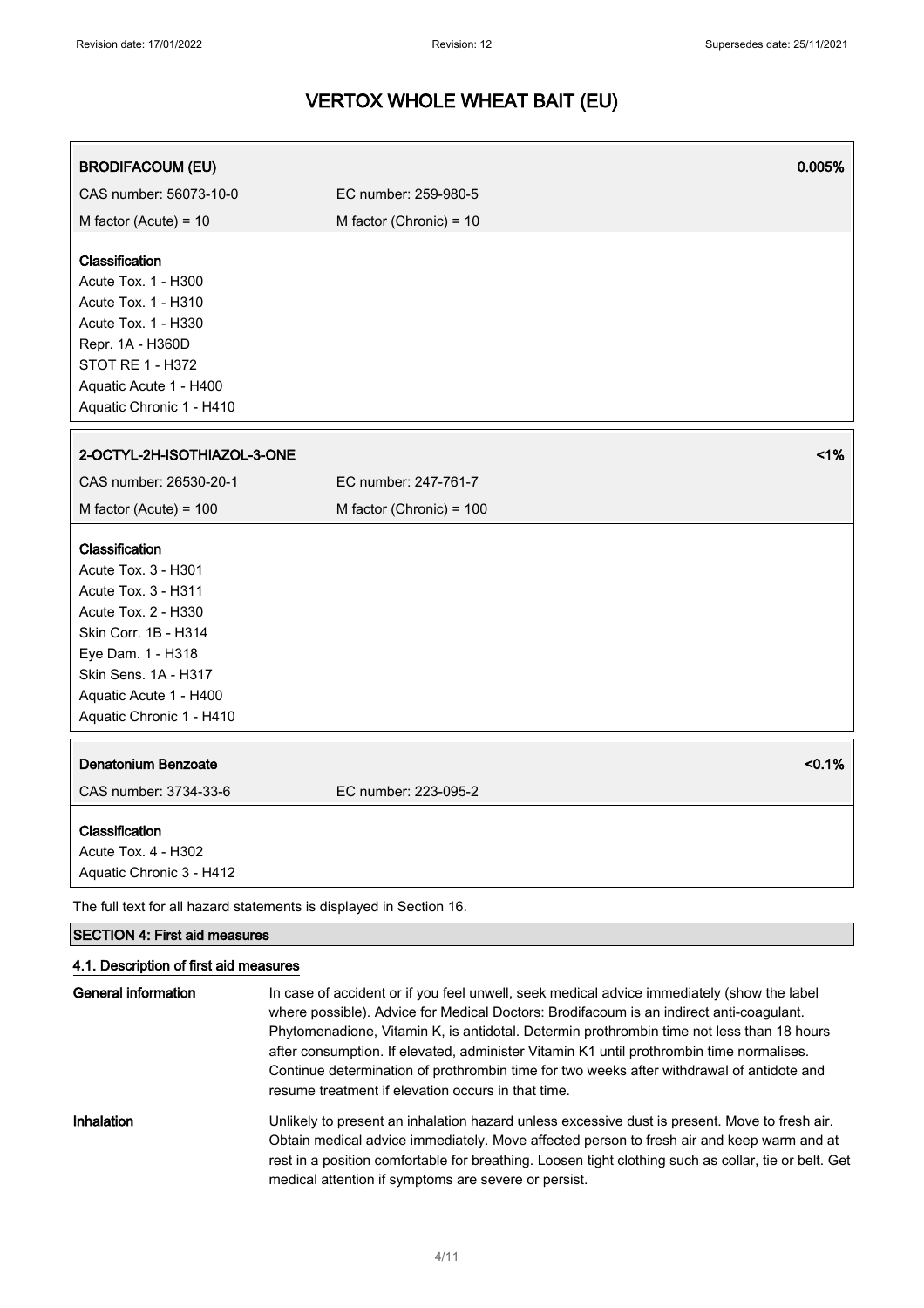| Ingestion                                                                       | Rinse mouth thoroughly with water. Do not induce vomiting. Get medical attention<br>immediately.                                                                                                                                                                                           |  |
|---------------------------------------------------------------------------------|--------------------------------------------------------------------------------------------------------------------------------------------------------------------------------------------------------------------------------------------------------------------------------------------|--|
| <b>Skin contact</b>                                                             | May cause irritation to susceptible persons. Immediately take off all contaminated clothing.<br>Wash immediately with plenty of soap and water and seek medical advice                                                                                                                     |  |
| Eye contact                                                                     | May cause eye irritation to susceptible persons. Rinse immediately with plenty of water and<br>seek medical advice. Rinse cautiously with water for several minutes. Get medical attention if<br>irritation persists after washing.                                                        |  |
| <b>Protection of first aiders</b>                                               | First aid personnel should wear appropriate protective equipment during any rescue.                                                                                                                                                                                                        |  |
|                                                                                 | 4.2. Most important symptoms and effects, both acute and delayed                                                                                                                                                                                                                           |  |
| <b>General information</b>                                                      | The severity of the symptoms described will vary dependent on the concentration and the<br>length of exposure.                                                                                                                                                                             |  |
| Ingestion                                                                       | Harmful if swallowed.                                                                                                                                                                                                                                                                      |  |
| <b>Skin contact</b>                                                             | May cause sensitisation or allergic reactions in sensitive individuals.                                                                                                                                                                                                                    |  |
| 4.3. Indication of any immediate medical attention and special treatment needed |                                                                                                                                                                                                                                                                                            |  |
| Notes for the doctor                                                            | Treat symptomatically.                                                                                                                                                                                                                                                                     |  |
| <b>SECTION 5: Firefighting measures</b>                                         |                                                                                                                                                                                                                                                                                            |  |
| 5.1. Extinguishing media                                                        |                                                                                                                                                                                                                                                                                            |  |
| Suitable extinguishing media                                                    | The product is not flammable. Extinguish with alcohol-resistant foam, carbon dioxide, dry<br>powder or water fog. Use fire-extinguishing media suitable for the surrounding fire.                                                                                                          |  |
| Unsuitable extinguishing<br>media                                               | Do not use water jet as an extinguisher, as this will spread the fire.                                                                                                                                                                                                                     |  |
| 5.2. Special hazards arising from the substance or mixture                      |                                                                                                                                                                                                                                                                                            |  |
| Specific hazards                                                                | None known.                                                                                                                                                                                                                                                                                |  |
| <b>Hazardous combustion</b><br>products                                         | Thermal decomposition or combustion products may include the following substances:<br>Harmful gases or vapours.                                                                                                                                                                            |  |
| 5.3. Advice for firefighters                                                    |                                                                                                                                                                                                                                                                                            |  |
| Protective actions during<br>firefighting                                       | Avoid breathing fire gases or vapours. Evacuate area. Cool containers exposed to heat with<br>water spray and remove them from the fire area if it can be done without risk. Cool containers<br>exposed to flames with water until well after the fire is out.                             |  |
| Special protective equipment<br>for firefighters                                | Wear positive-pressure self-contained breathing apparatus (SCBA) and appropriate protective<br>clothing. Firefighter's clothing conforming to European standard EN469 (including helmets,<br>protective boots and gloves) will provide a basic level of protection for chemical incidents. |  |
| <b>SECTION 6: Accidental release measures</b>                                   |                                                                                                                                                                                                                                                                                            |  |
|                                                                                 | 6.1. Personal precautions, protective equipment and emergency procedures                                                                                                                                                                                                                   |  |
| <b>Personal precautions</b>                                                     | Wear protective clothing as described in Section 8 of this safety data sheet. No action shall be<br>taken without appropriate training or involving any personal risk.                                                                                                                     |  |
|                                                                                 |                                                                                                                                                                                                                                                                                            |  |

## 6.2. Environmental precautions

Environmental precautions Avoid discharge into drains or watercourses or onto the ground.

## 6.3. Methods and material for containment and cleaning up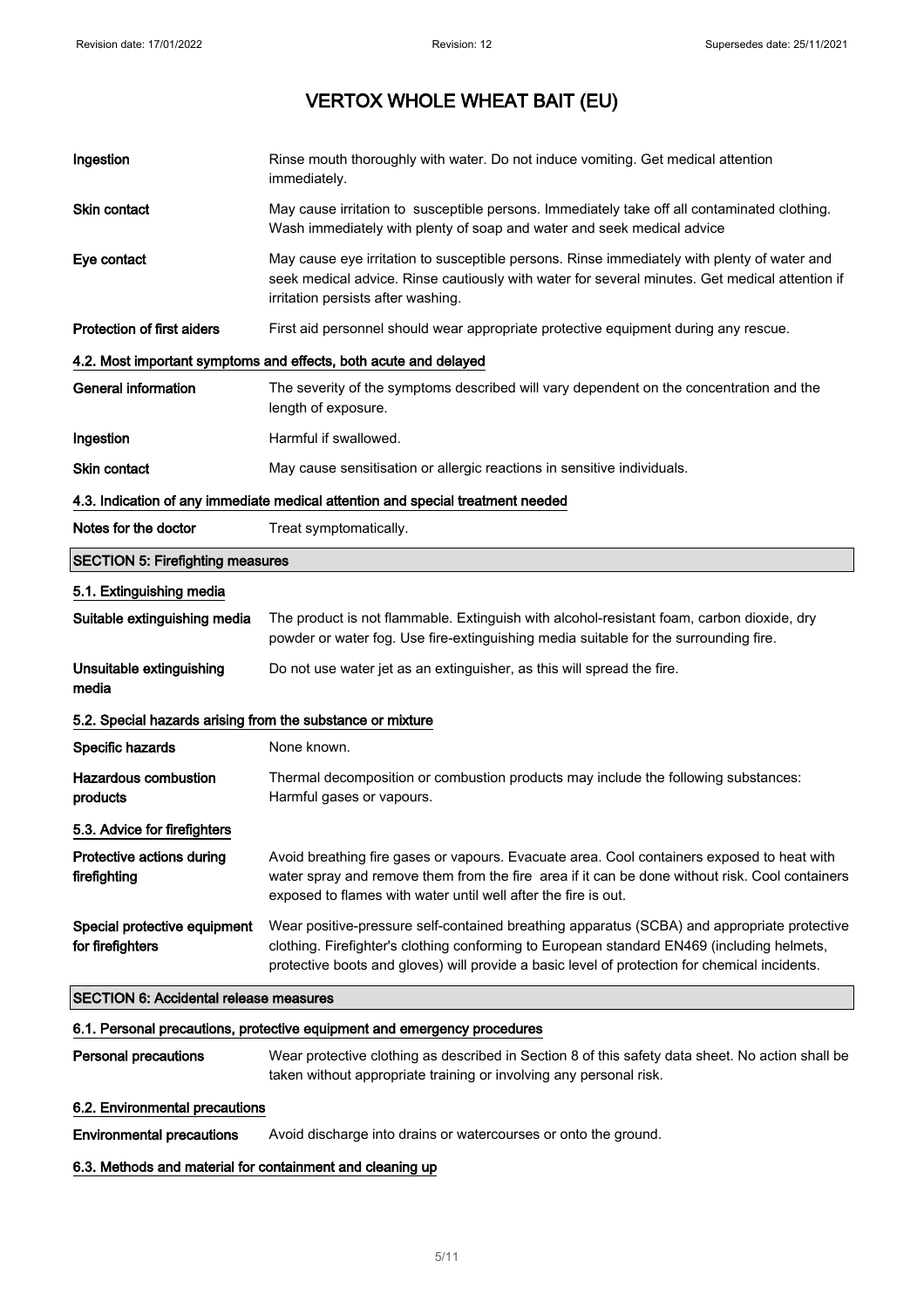| Methods for cleaning up                                 | Wear protective clothing as described in Section 8 of this safety data sheet. Clear up spills<br>immediately and dispose of waste safely. Collect spillage with a shovel and broom, or similar<br>and reuse, if possible. Collect and place in suitable waste disposal containers and seal<br>securely. Flush contaminated area with plenty of water. Wash thoroughly after dealing with a<br>spillage. For waste disposal, see Section 13. |
|---------------------------------------------------------|---------------------------------------------------------------------------------------------------------------------------------------------------------------------------------------------------------------------------------------------------------------------------------------------------------------------------------------------------------------------------------------------------------------------------------------------|
| 6.4. Reference to other sections                        |                                                                                                                                                                                                                                                                                                                                                                                                                                             |
| Reference to other sections                             | For personal protection, see Section 8. See Section 11 for additional information on health<br>hazards. See Section 12 for additional information on ecological hazards. For waste disposal,<br>see Section 13.                                                                                                                                                                                                                             |
| <b>SECTION 7: Handling and storage</b>                  |                                                                                                                                                                                                                                                                                                                                                                                                                                             |
| 7.1. Precautions for safe handling                      |                                                                                                                                                                                                                                                                                                                                                                                                                                             |
| <b>Usage precautions</b>                                | Read and follow manufacturer's recommendations. Wear protective clothing as described in<br>Section 8 of this safety data sheet. Keep away from food, drink and animal feeding stuffs.<br>Keep container tightly sealed when not in use. Keep away from heat, hot surfaces, sparks,<br>open flames and other ignition sources. No smoking.                                                                                                  |
| Advice on general<br>occupational hygiene               | Wash promptly if skin becomes contaminated. Take off contaminated clothing. Wash<br>contaminated clothing before reuse.                                                                                                                                                                                                                                                                                                                     |
|                                                         | 7.2. Conditions for safe storage, including any incompatibilities                                                                                                                                                                                                                                                                                                                                                                           |
| <b>Storage precautions</b>                              | Keep out of the reach of children. Keep away from food, drink and animal feeding stuffs. Keep<br>only in the original container. Keep container tightly closed, in a cool, well ventilated place.<br>Keep containers upright. Protect containers from damage.                                                                                                                                                                               |
| Storage class                                           | Unspecified storage.                                                                                                                                                                                                                                                                                                                                                                                                                        |
| 7.3. Specific end use(s)                                |                                                                                                                                                                                                                                                                                                                                                                                                                                             |
| Specific end use(s)                                     | The identified uses for this product are detailed in Section 1.2.                                                                                                                                                                                                                                                                                                                                                                           |
| Usage description                                       | Ready to use rodenticide containing 50 ppm Brodifacoum.                                                                                                                                                                                                                                                                                                                                                                                     |
| <b>SECTION 8: Exposure controls/Personal protection</b> |                                                                                                                                                                                                                                                                                                                                                                                                                                             |
| 8.1. Control parameters<br>Occupational exposure limits |                                                                                                                                                                                                                                                                                                                                                                                                                                             |

Propane-1,2-diol (Propane-1,2-diol Particulates) WEL 8-Hr limit mg/M3: 10 Propane-1,2-diol (Propane-1,2-diol total vapour and particulates) WEL 8-Hr limit ppm: 150 WEL 8Hr limit mg/M3: 474

Whole Wheat Grain WEL 8-hr limit mg/m3: 10 (grain dust) WEL 15 min limit mg/m3: 30 (grain dust)

## 8.2. Exposure controls

| Appropriate engineering<br>controls | Provide adequate ventilation.                                                                                                         |
|-------------------------------------|---------------------------------------------------------------------------------------------------------------------------------------|
| Personal protection                 | Keep away from food stuffs.                                                                                                           |
| Eye/face protection                 | No specific eye protection required during normal use. Avoid contact with eyes.                                                       |
| Hand protection                     | Suitable chemical resistant gloves are recommended for professional users.                                                            |
| Other skin and body<br>protection   | Personal protective equipment for the body should be selected based on the task being<br>performed and the risks involved.            |
| Hygiene measures                    | Wash hands thoroughly after handling. Do not eat, drink or smoke when using this product.<br>Wash contaminated clothing before reuse. |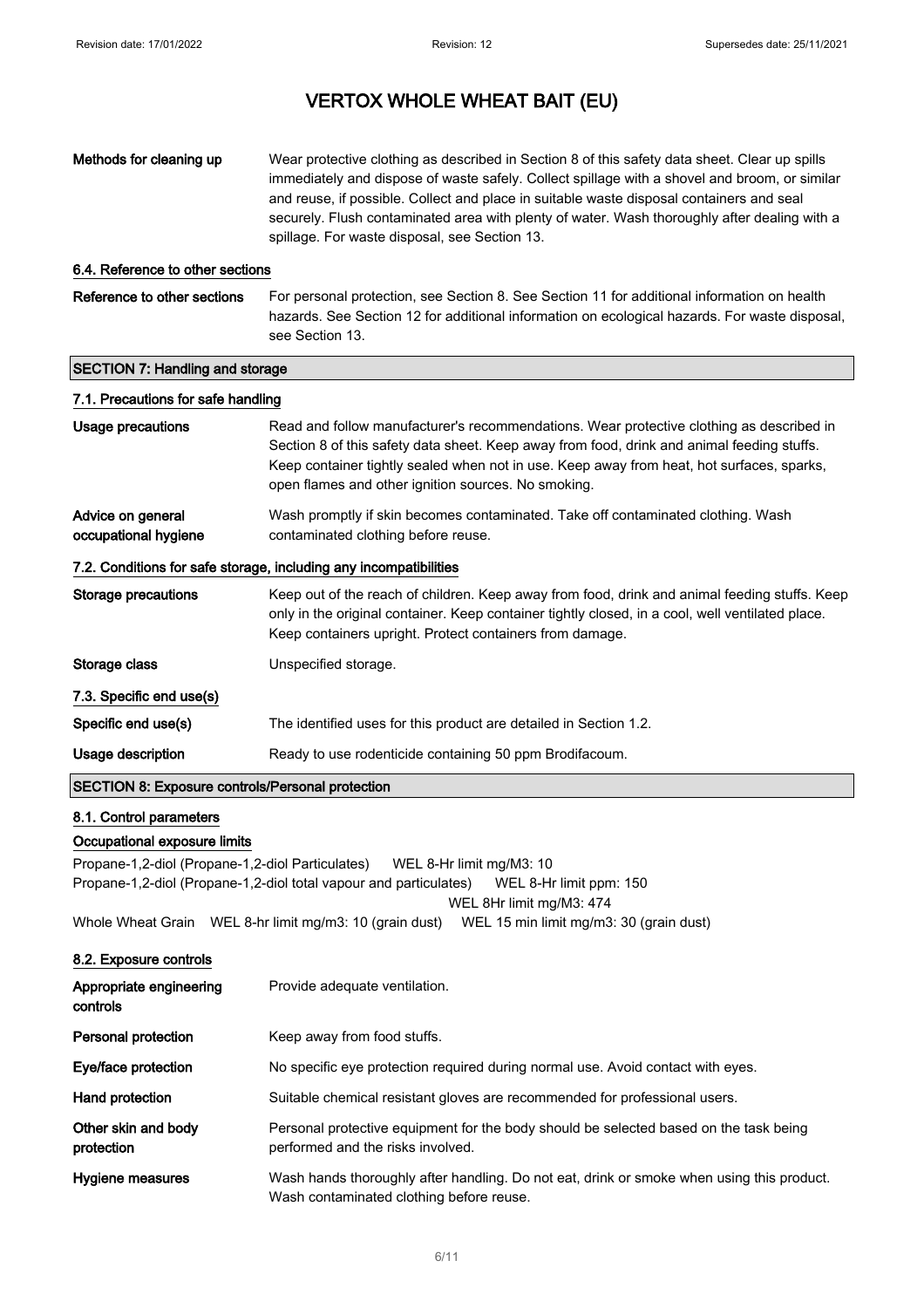Respiratory protection No specific recommendations. Provide adequate ventilation.

Environmental exposure Keep container tightly sealed when not in use. Avoid release to the environment.

controls

## SECTION 9: Physical and chemical properties

| 9.1. Information on basic physical and chemical properties |                                 |  |
|------------------------------------------------------------|---------------------------------|--|
| Appearance                                                 | Whole wheat granules.           |  |
| Colour                                                     | Purple. Red.                    |  |
| Odour                                                      | Slight.                         |  |
| <b>Odour threshold</b>                                     | No information available.       |  |
| рH                                                         | No information available.       |  |
| <b>Melting point</b>                                       | Not relevant.                   |  |
| Initial boiling point and range                            | Not relevant.                   |  |
| Flash point                                                | No information available.       |  |
| <b>Evaporation rate</b>                                    | Not relevant.                   |  |
| <b>Evaporation factor</b>                                  | No information available.       |  |
| Flammability (solid, gas)                                  | combustible                     |  |
| Upper/lower flammability or<br>explosive limits            | No information available.       |  |
| Other flammability                                         | No information available.       |  |
| Vapour pressure                                            | Not relevant.                   |  |
| Vapour density                                             | Not relevant.                   |  |
| <b>Relative density</b>                                    | 1.27                            |  |
| <b>Bulk density</b>                                        | No information available.       |  |
| Solubility(ies)                                            | No information available.       |  |
| <b>Partition coefficient</b>                               | Not relevant.                   |  |
| Auto-ignition temperature                                  | No information available.       |  |
| <b>Decomposition Temperature</b>                           | No information available.       |  |
| <b>Viscosity</b>                                           | Not relevant.                   |  |
| <b>Explosive properties</b>                                | Not considered to be explosive. |  |
| Explosive under the influence<br>of a flame                | Not considered to be explosive. |  |
| <b>Oxidising properties</b>                                | Not oxidising.                  |  |
| 9.2. Other information                                     |                                 |  |
| <b>SECTION 10: Stability and reactivity</b>                |                                 |  |
| 10.1. Reactivity                                           |                                 |  |

Reactivity **There are no known reactivity hazards associated with this product.** 

10.2. Chemical stability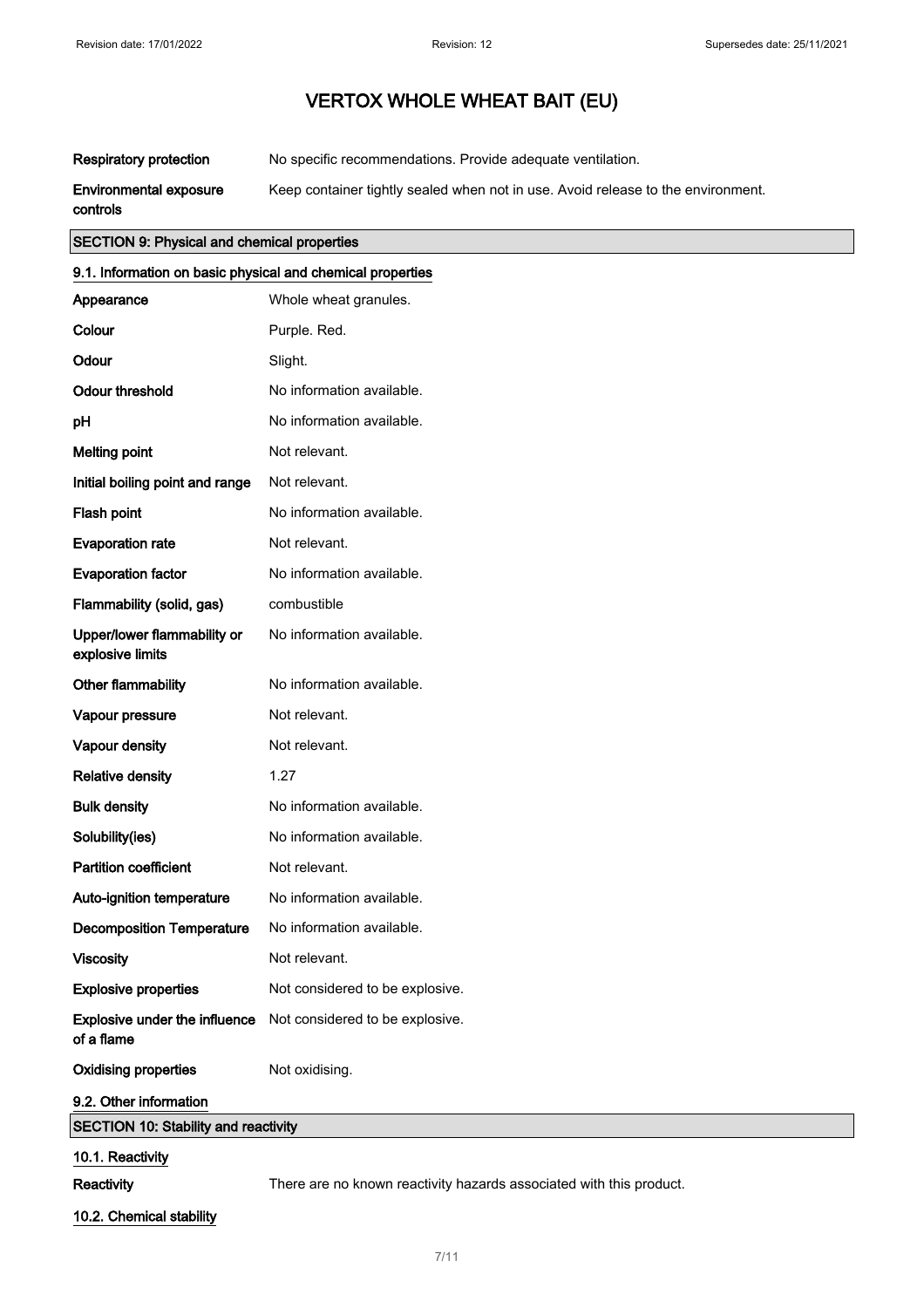| <b>Stability</b>                                                     | Stable at normal ambient temperatures and when used as recommended. Stable under the<br>prescribed storage conditions.                                                  |  |
|----------------------------------------------------------------------|-------------------------------------------------------------------------------------------------------------------------------------------------------------------------|--|
| 10.3. Possibility of hazardous reactions                             |                                                                                                                                                                         |  |
| Possibility of hazardous<br>reactions                                | Oxidising agents.                                                                                                                                                       |  |
| 10.4. Conditions to avoid                                            |                                                                                                                                                                         |  |
| <b>Conditions to avoid</b>                                           | Heat, flames and sparks.                                                                                                                                                |  |
| 10.5. Incompatible materials                                         |                                                                                                                                                                         |  |
| <b>Materials to avoid</b>                                            | No specific material or group of materials is likely to react with the product to produce a<br>hazardous situation.                                                     |  |
| 10.6. Hazardous decomposition products                               |                                                                                                                                                                         |  |
| Hazardous decomposition<br>products                                  | Does not decompose when used and stored as recommended. Thermal decomposition or<br>combustion products may include the following substances: Harmful gases or vapours. |  |
| <b>SECTION 11: Toxicological information</b>                         |                                                                                                                                                                         |  |
| 11.1. Information on toxicological effects                           |                                                                                                                                                                         |  |
| Acute toxicity - oral<br>Notes (oral LD <sub>50</sub> )              | >2000 mg/kg                                                                                                                                                             |  |
| Acute toxicity - dermal<br>Notes (dermal LD <sub>50</sub> )          | >2000 mg/kg                                                                                                                                                             |  |
| Acute toxicity - inhalation<br>Notes (inhalation LC <sub>50</sub> )  | >5 mg/l (Dust)                                                                                                                                                          |  |
| Skin corrosion/irritation<br>Animal data                             | Based on available data the classification criteria are not met.                                                                                                        |  |
| Serious eye damage/irritation<br>Serious eye damage/irritation       | Based on available data the classification criteria are not met.                                                                                                        |  |
| <b>Respiratory sensitisation</b><br><b>Respiratory sensitisation</b> | Based on available data the classification criteria are not met.                                                                                                        |  |
| Skin sensitisation<br><b>Skin sensitisation</b>                      | Based on available data the classification criteria are not met.                                                                                                        |  |
| Germ cell mutagenicity<br>Genotoxicity - in vitro                    | Based on available data the classification criteria are not met.                                                                                                        |  |
| Carcinogenicity<br>Carcinogenicity                                   | Based on available data the classification criteria are not met.                                                                                                        |  |
| <b>IARC carcinogenicity</b>                                          | None of the ingredients are listed or exempt.                                                                                                                           |  |
| Reproductive toxicity<br>Reproductive toxicity - fertility           | Based on available data the classification criteria are not met.                                                                                                        |  |
| Reproductive toxicity -<br>development                               | May damage the unborn child.                                                                                                                                            |  |
|                                                                      | Specific target organ toxicity - single exposure                                                                                                                        |  |
| STOT - single exposure                                               | Not classified as a specific target organ toxicant after a single exposure.                                                                                             |  |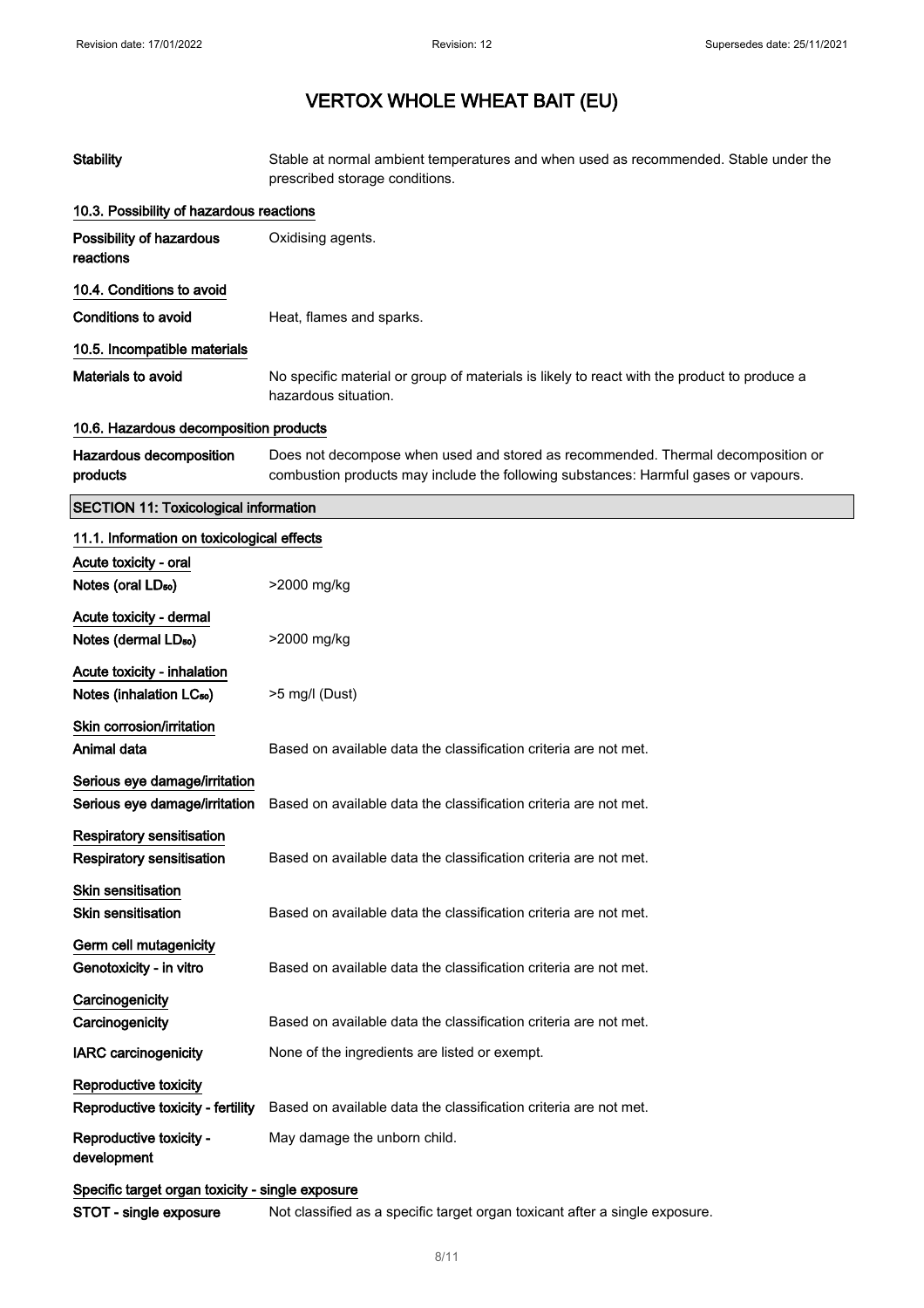| Specific target organ toxicity - repeated exposure |                                                                                                                                                                                                    |  |
|----------------------------------------------------|----------------------------------------------------------------------------------------------------------------------------------------------------------------------------------------------------|--|
| STOT - repeated exposure                           | STOT RE 2 - H373 May cause damage to organs through prolonged or repeated exposure.                                                                                                                |  |
| Aspiration hazard<br><b>Aspiration hazard</b>      | Not relevant. Solid.                                                                                                                                                                               |  |
| <b>General information</b>                         | Avoid contact during pregnancy/while nursing. May damage fertility. The severity of the<br>symptoms described will vary dependent on the concentration and the length of exposure.                 |  |
| Inhalation                                         | No specific symptoms known.                                                                                                                                                                        |  |
| Ingestion                                          | See section 4 - First Aid                                                                                                                                                                          |  |
| Skin contact                                       | Prolonged contact may cause dryness of the skin.                                                                                                                                                   |  |
| Eye contact                                        | No specific symptoms known.                                                                                                                                                                        |  |
| Route of exposure                                  | Ingestion Inhalation Skin and/or eye contact                                                                                                                                                       |  |
| <b>Toxicity of ingredients</b>                     | Denatonium Benzoate: LD50 Oral (Rat) = 584 mg/kg LC50 (Rat) 4h: >8.7 mg/l Brodifacoum<br>Acute Oral ≤5mg/kg Acute Dermal ≤50mg/kg Acute Inhalation ≤0.05mg/kg (Commission<br>Regulation 2016/1179) |  |
| <b>SECTION 12: Ecological information</b>          |                                                                                                                                                                                                    |  |
| Ecotoxicity                                        | Not regarded as dangerous for the environment. However, large or frequent spills may have<br>hazardous effects on the environment.                                                                 |  |
| 12.1. Toxicity                                     |                                                                                                                                                                                                    |  |
| <b>Toxicity</b>                                    | Based on available data the classification criteria are not met.                                                                                                                                   |  |
| 12.2. Persistence and degradability                |                                                                                                                                                                                                    |  |
|                                                    | Persistence and degradability The degradability of the product is not known.                                                                                                                       |  |
| 12.3. Bioaccumulative potential                    |                                                                                                                                                                                                    |  |
| <b>Bioaccumulative potential</b>                   | No data available on bioaccumulation.                                                                                                                                                              |  |
| <b>Partition coefficient</b>                       | Not relevant.                                                                                                                                                                                      |  |
| 12.4. Mobility in soil                             |                                                                                                                                                                                                    |  |
| <b>Mobility</b>                                    | No data available.                                                                                                                                                                                 |  |
| 12.5. Results of PBT and vPvB assessment           |                                                                                                                                                                                                    |  |
| 12.6. Other adverse effects                        |                                                                                                                                                                                                    |  |
| Other adverse effects                              | Toxic to mammals, including domesticated animals and birds if ingested. Exposure of non-<br>target animals should be prevented.                                                                    |  |
| <b>Toxicity of ingredients</b>                     | Brodifacoum<br>Daphnia EC50/48Hr = 0.25 mg/l Rainbow trout LC50/96Hr = 0.042 mg/l                                                                                                                  |  |
| <b>SECTION 13: Disposal considerations</b>         |                                                                                                                                                                                                    |  |
| 13.1. Waste treatment methods                      |                                                                                                                                                                                                    |  |
| General information                                | This material and its container must be disposed of in a safe way.                                                                                                                                 |  |
| <b>Disposal methods</b>                            | Dispose of in accordance with applicable regional, national, and local laws and regulations.<br>Dispose of Contaminated packaging as unused product unless fully cleaned.                          |  |
| <b>Waste class</b>                                 | Waste disposal key number from EWC is 20 01 19 (Pesticides)                                                                                                                                        |  |

#### 9/ 11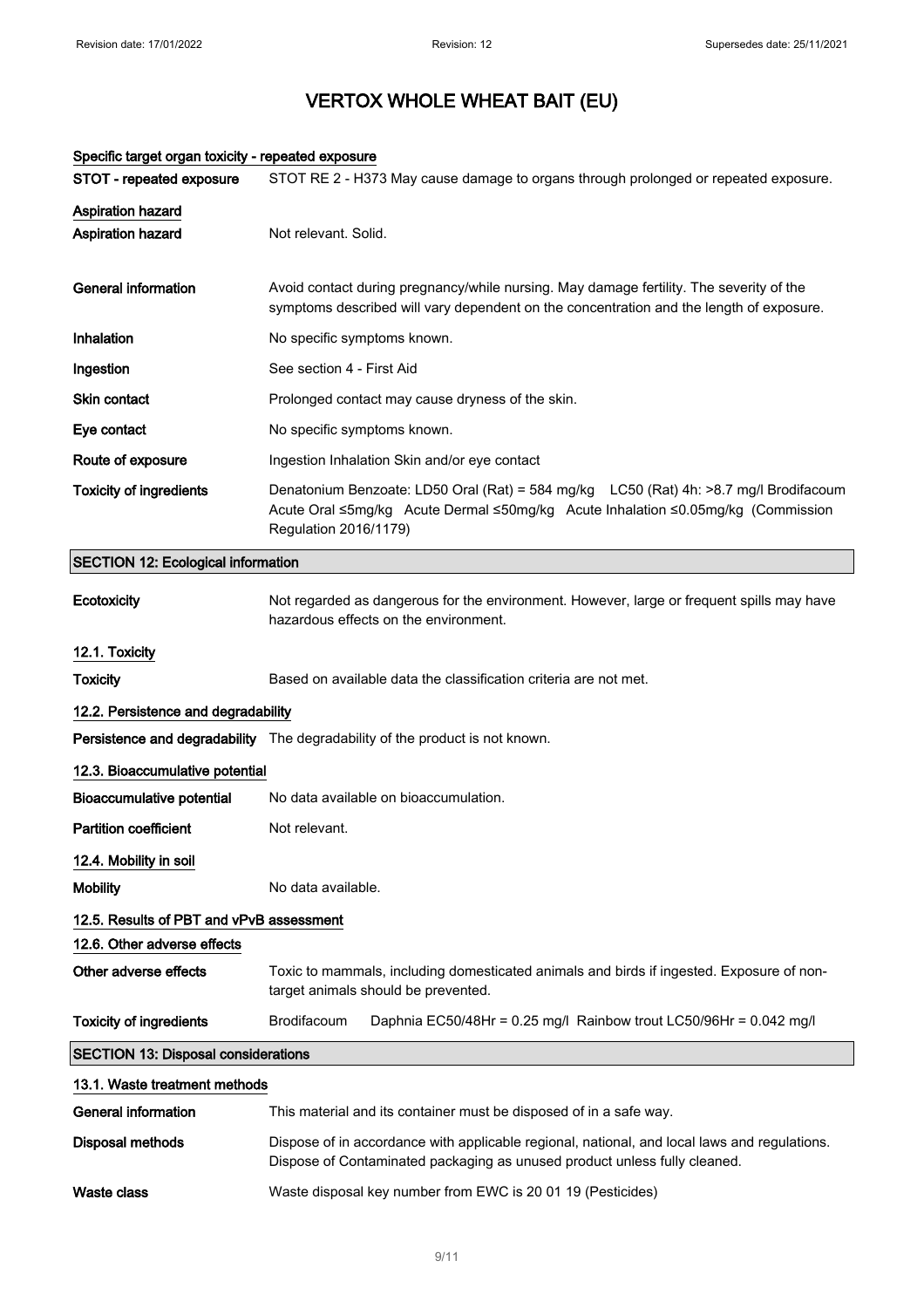## SECTION 14: Transport information

General The product is not covered by international regulations on the transport of dangerous goods (IMDG, IATA, ADR/RID).

### 14.1. UN number

Not applicable.

## 14.2. UN proper shipping name

Not applicable.

### 14.3. Transport hazard class(es)

No transport warning sign required.

### 14.4. Packing group

Not applicable.

## 14.5. Environmental hazards

Environmentally hazardous substance/marine pollutant No.

### 14.6. Special precautions for user

Not applicable.

## 14.7. Transport in bulk according to Annex II of MARPOL and the IBC Code

Transport in bulk according to Not applicable. Annex II of MARPOL 73/78 and the IBC Code

| <b>SECTION 15: Regulatory information</b> |  |
|-------------------------------------------|--|
|                                           |  |

| <b>National regulations</b> | Authorisation number: IE/BPA 70538-001 (red) / Authorisation number: IE/BPA 70538-002<br>(purple)<br>Health and Safety at Work etc. Act 1974 (as amended).<br>EH40/2005 Workplace exposure limits.<br>The Carriage of Dangerous Goods and Use of Transportable Pressure Equipment<br>Regulations 2009 (SI 2009 No. 1348) (as amended) ["CDG 2009"].                                                                                                                  |
|-----------------------------|----------------------------------------------------------------------------------------------------------------------------------------------------------------------------------------------------------------------------------------------------------------------------------------------------------------------------------------------------------------------------------------------------------------------------------------------------------------------|
| EU legislation              | Regulation (EC) No 1907/2006 of the European Parliament and of the Council of 18<br>December 2006 concerning the Registration, Evaluation, Authorisation and Restriction of<br>Chemicals (REACH) (as amended).<br>Commission Regulation (EU) No 2015/830 of 28 May 2015.<br>Regulation (EC) No 1272/2008 of the European Parliament and of the Council of 16<br>December 2008 on classification, labelling and packaging of substances and mixtures (as<br>amended). |

## 15.2. Chemical safety assessment

No chemical safety assessment has been carried out.

### Inventories

## EU - EINECS/ELINCS

None of the ingredients are listed or exempt.

## SECTION 16: Other information